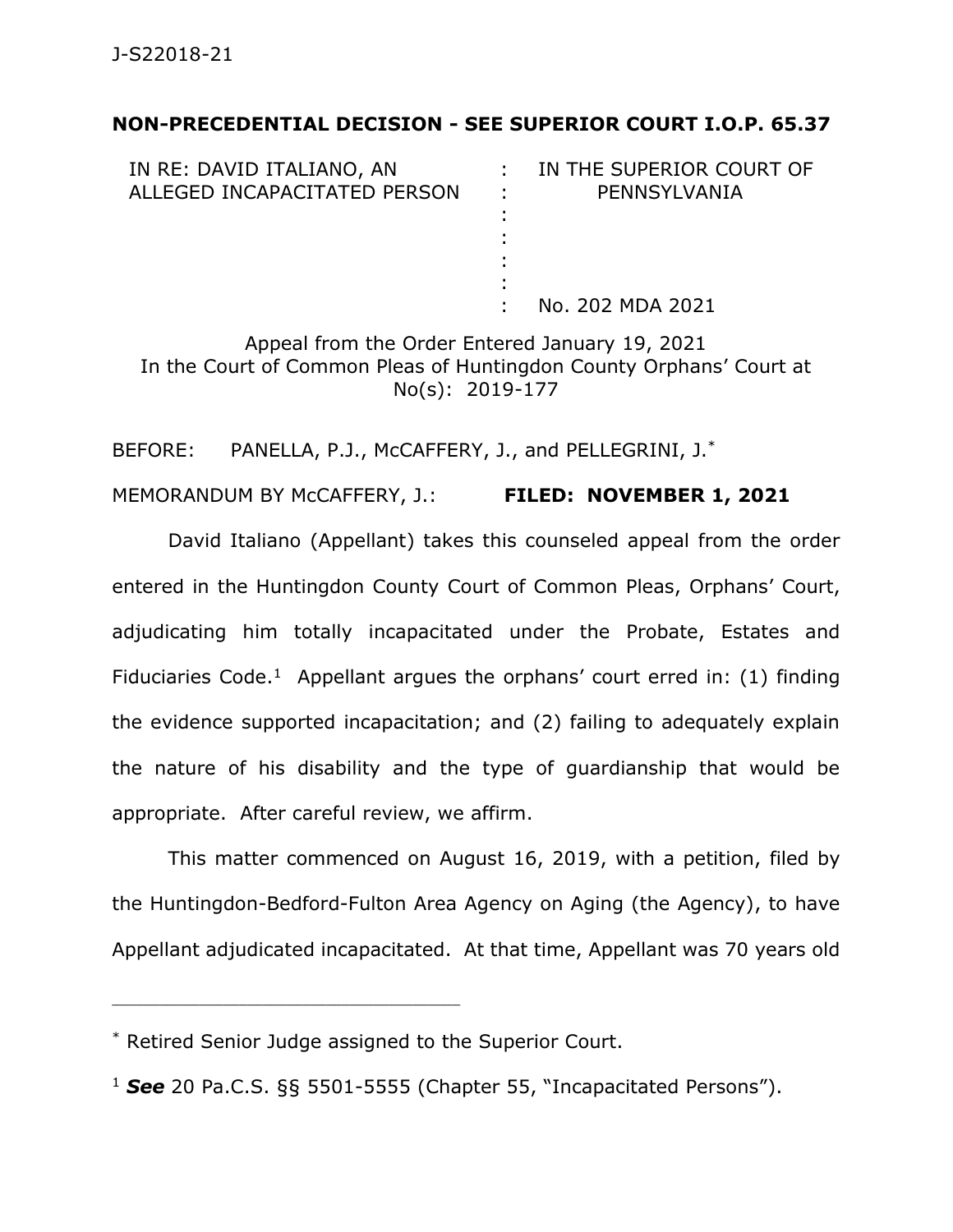## J-S22018-21

and suffered from "physical and mental conditions," such as depression, "[h]ypertension, coronary artery disease, high cholesterol, arthritis, restless leg, gastroesophageal reflux[,] aortostenosis[, n]europathy and a low back pain." Agency's Petition to Adjudicate Incapacity & to Appoint Emergency and/or Permanent Guardian of the Person & Estate, 8/16/19, at 1; N.T., 1/12/21, at 5. The Agency alleged he was not capable of caring for himself. It was also alleged that Appellant was being abused by his wife; her actions "include[ed] jumping on . . . his back, and causing back injury, putting him in women's clothing while she has designer purses and things, [and] not feeding him. [Appellant] would have to get someone to take him to the food bank to get food." N.T., 1/12/21, at 21. Appellant's wife also "[stole] Oxycodone from him," for which she subsequently pleaded guilty. *Id.*

On the same day the petition was filed, August 16, 2019, the orphans' court appointed the Agency as emergency guardian of Appellant's person and estate, and appointed Ray Ghaner, Esquire (Appellant's Counsel) to represent Appellant. On October 28th, the court entered a decree adjudicating Appellant a totally incapacitated person and appointing as permanent guardian of his **person** Susquehanna Guardians and Advisors, Inc. (Susquehanna).<sup>2</sup> Meanwhile, Appellant was placed in a 24-hour skilled nursing facility in

\_\_\_\_\_\_\_\_\_\_\_\_\_\_\_\_\_\_\_\_\_\_\_\_\_\_\_\_\_\_\_\_\_\_\_\_\_\_\_\_\_\_\_\_

- 2 -

 $2$  At this time, the orphans' court did not appoint any quardian of Appellant's estate. *See* Final Decree, 10/28/19, at 1-2.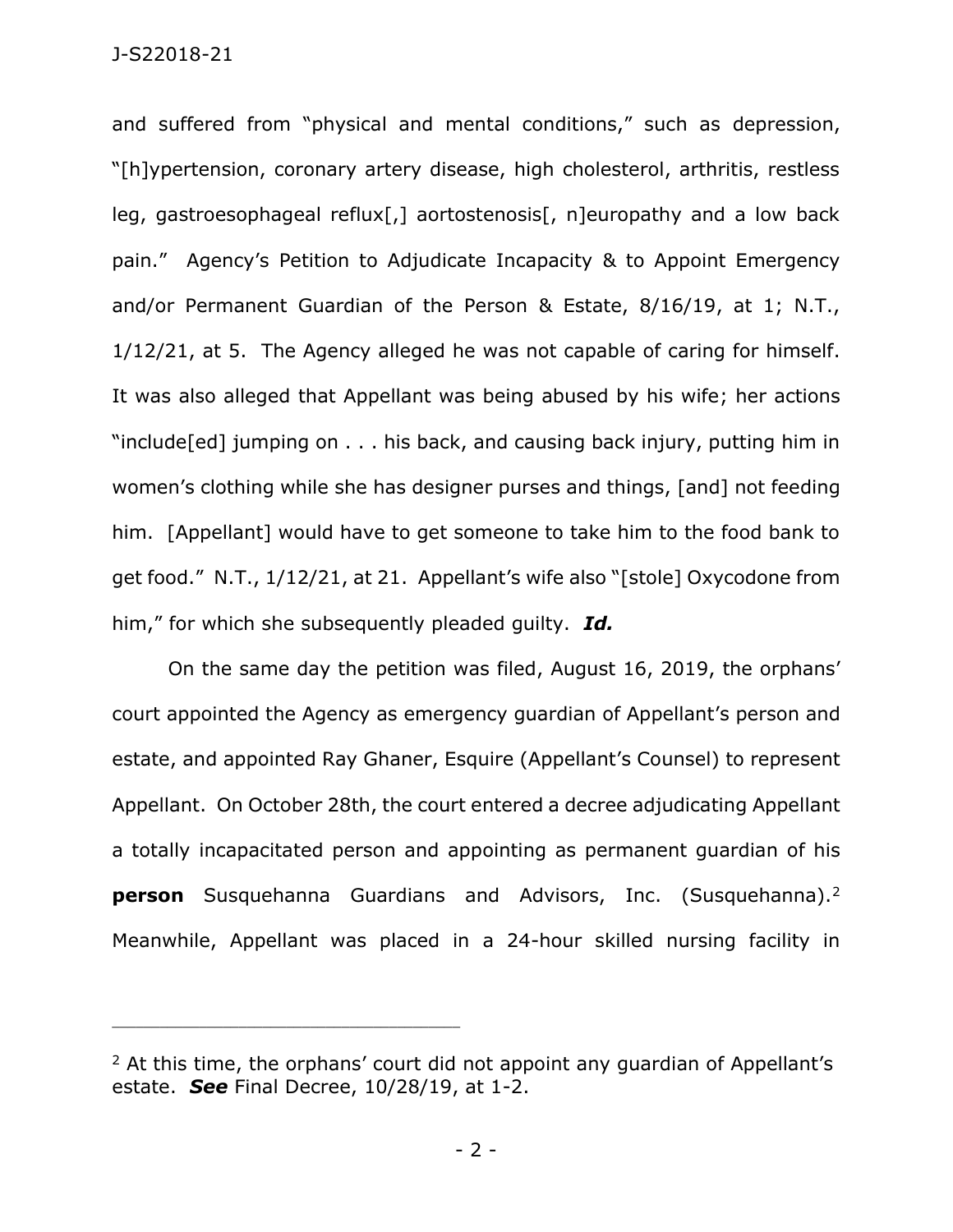J-S22018-21

"Loyalsock in the Williamsport area over an hour and a half away . . . to keep him away from his wife." N.T., 1/12/21, at 21. Appellant "was even given a different name to refer to[,] instead of his own," and was essentially "hidden from her so she could not continue the pattern of abuse[.]" *Id.* at 22.

Ten months after the adjudication decree, on August 27, 2020, Susquehanna, as guardian of Appellant's person, filed a letter with the orphans' court, suggesting review of the guardianship order.<sup>3</sup> Susquehanna informed the court that Appellant's wife died that month, the couple owned real property and automobiles, and the appointment of a guardian of his **estate** may be necessary. Susquehanna further stated, however, that: the staff at Appellant's nursing facility advised that Appellant "does not need nursing home care, but rather . . . could safely reside in a less restrictive environment like a personal care home<sup>[</sup>;<sup>]"</sup> Appellant "is competent and does not need a guardian to make personal and health care decisions for him[;]"Appellant agreed with the above. Susquehanna's Letter, 8/27/20, at 1. Susquehanna attached to its letter two evaluations by psychologist Frank Tulak, PsyD. One report concluded: "None of the standardized tests completed by [Appellant] on May 18, 2020 indicate any cognitive impairment."

\_\_\_\_\_\_\_\_\_\_\_\_\_\_\_\_\_\_\_\_\_\_\_\_\_\_\_\_\_\_\_\_\_\_\_\_\_\_\_\_\_\_\_\_

- 3 -

<sup>&</sup>lt;sup>3</sup> While this letter appears in the certified record on appeal, it was not entered on the trial court's docket.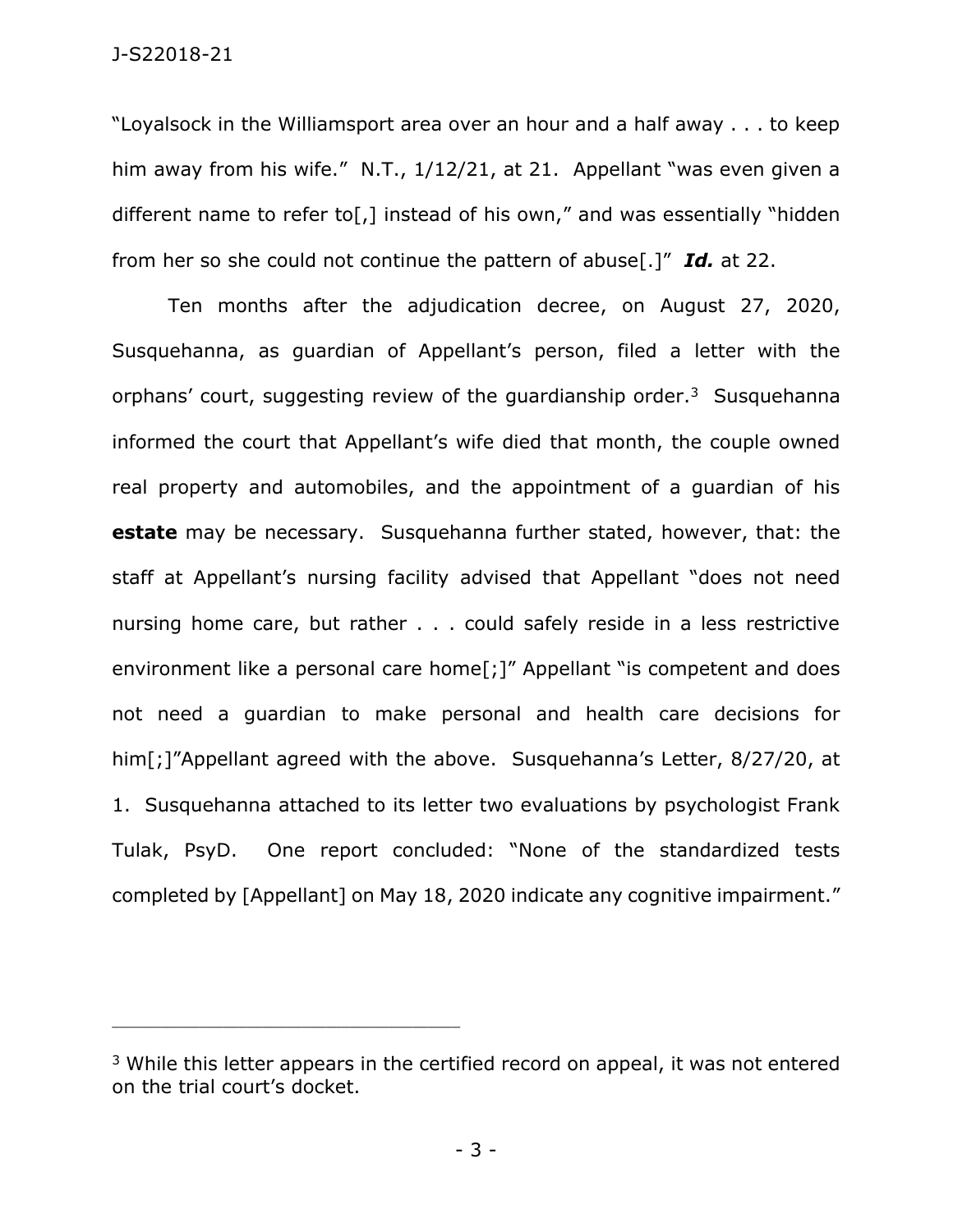Susquehanna's Letter, 8/27/20, Exh. Progress Notes of Frank Edward Tulak, PsyD., 5/21/20, at 2.

The orphans' court conducted a hearing on November 10, 2020. Susquehanna's president, James Malee, summarized the issues before the court to be: whether Appellant should continue to be adjudicated incapacitated; and if so, whether Susquehanna should continue to serve as guardian of his person. *See* N.T., 11/10/20, at 2, 4. Susquehanna suggested that "after the death of [Appellant's] wife[,] it might be desirable [for him] to relocate back to his hometown area," which would be two hours away from Susquehanna's office. *Id.* at 4. Appellant's counsel argued "that none of the standardized testing [performed by Dr. Tulak on Appellant] showed any impairment[,]" and thus Appellant did not need a guardian and could move to "independent living." *Id.* at 7-8. At the conclusion of this proceeding, the orphans' court removed Susquehanna as guardian of Appellant's person, but appointed the Agency as emergency guardian of his person and estate. *Id.* at 9-10. The court also directed the Agency to investigate Appellant's need for a guardianship. *Id.* at 10.

The orphans' court then conducted an evidentiary hearing on January 12, 2021. 4 As Appellant's issue on appeal goes to the evidence supporting

\_\_\_\_\_\_\_\_\_\_\_\_\_\_\_\_\_\_\_\_\_\_\_\_\_\_\_\_\_\_\_\_\_\_\_\_\_\_\_\_\_\_\_\_

- 4 -

<sup>4</sup> This hearing was conducted via video conferencing due to the COVID 19 judicial emergency. N.T., 1/12/21, at 1.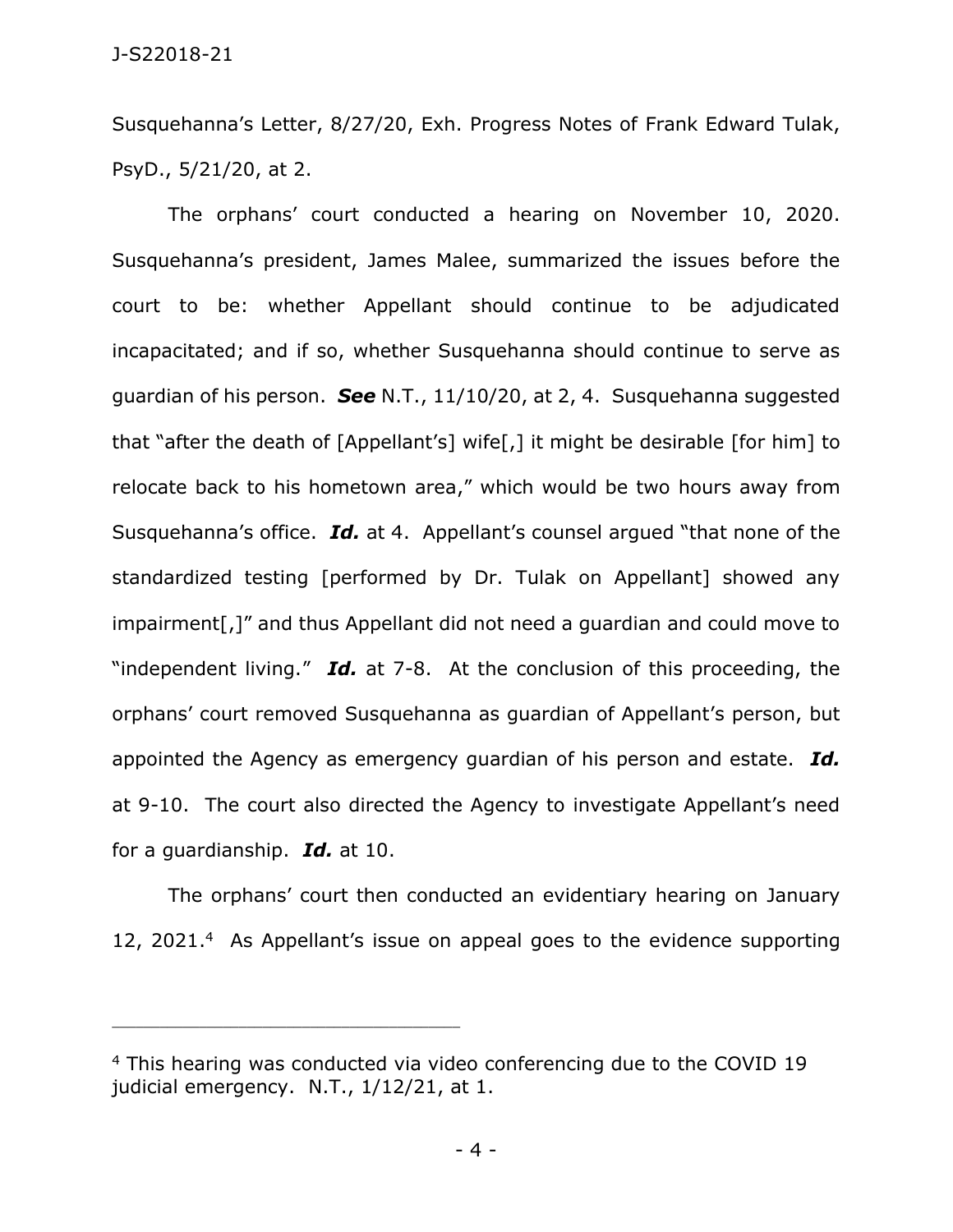the orphans' court decision, we review it in detail. The agency presented a

report by Dr. Steven Henricks, the psychiatrist at Appellant's nursing facility.

The report summarized:

[Appellant's] thoughts are coherent and intermittently rational. He does have a lot of tangentiality and disorganized thought processes with excessive, irrelevant rambling apparent. . . .

[Appellant's] insight however appears limited and his judgment mixed. **He does appear to be someone who could easily be quite vulnerable to be taken advantage of.** It is ironic that he seems to want to be trusting of the people who may have abused or taken advantage of him, yet quite paranoid about those who are tasked with caring for him.

My assessment is that [Appellant] has at least schizoid and schizotypal personality traits, but may have disorganized schizophrenia. He is not on any psychotropic medications and functions fairly well on a day-to-day basis. . . . I agree with [Dr. Rosemary Wiegand] that [Appellant] could function with more independence at something like a personal care home or assisted living. Perhaps he could go onto completely independent living eventually but it would be good to see he can function adequately and safely with more liberty than what is available to him here. . . .

N.T., 1/12/21, at 23, Agency Exh. 1, Report of Steven R. Hendricks, D.O.,

11/4/20, at 3 (paragraph break and emphasis added).

The Agency also called Dr. Rosemary Wiegand, a physician and the medical director of Appellant's skilled nursing facility. *See* N.T., 1/12/21, at

5. She testified to the following: Despite Dr. Hendricks' opinion that Appellant

has schizotypal personality or disorganized schizophrenia, Appellant possibly

has neither, but instead "more of a personality trait." *Id.* at 5, 10. In any

event, upon a question from the orphans' court, Dr. Wiegand agreed that it is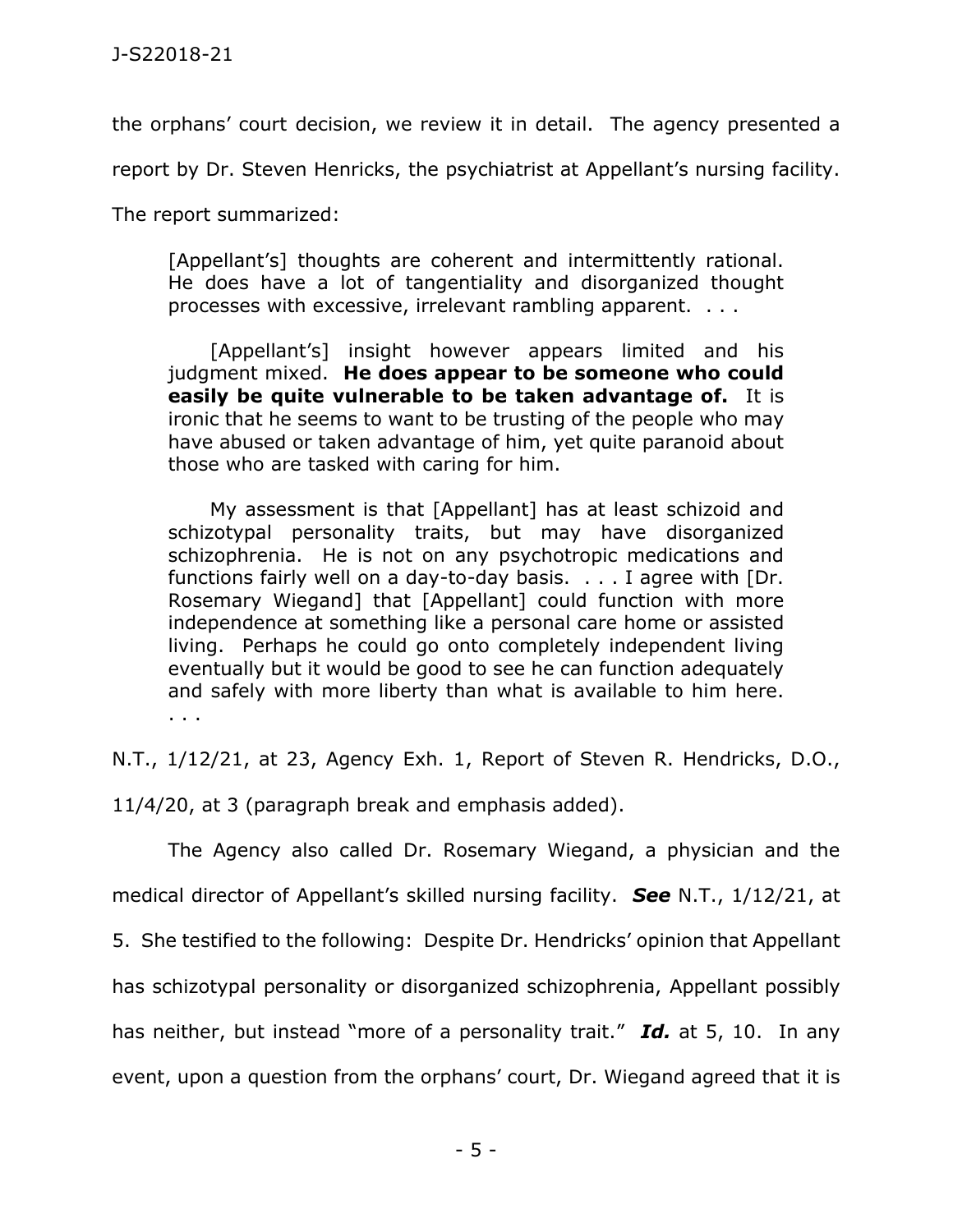this "condition, whether it's disorganized schizophrenia or a personality disorder . . . could be significantly detrimental to him[.]" *Id.* at 11. In the past, Appellant was diagnosed with depression, but he refused to take medication. *Id.* at 6. Dr. Wiegand testified as to Appellant's need for supervision:

[Appellant is] very impressionable and he can be led astray very easily. He makes poor decisions frequently as far as taking his medications, [and] what his belief of what needs to be done for his health. So without some type of supervision on some level, I think he could very easily not take his medications and end up not being able to provide for himself and may possible be left on the street.

Id. at 6. Dr. Wiegand "very much" believed that Appellant could "be the victim of designing persons[.]" *Id.* at 7.

However, Dr. Wiegand agreed Appellant did not require a skilled nursing facility, as he is "totally functional with taking care of activities of daily living." N.T., 1/12/21, at 8. A "personal care or [an] assisted living home would be more appropriate for" him. *Id.* Nevertheless, Appellant needed oversight of his finances and "someone to just help him with his decisions at times[,]" for example, to eat regularly, take his medications, follow up with doctors, and to ensure he is not "easily led astray" by other people who "tell him [when] things aren't completely true or that are not in his best interests[.]" *Id.*

The Agency next called its protective services worker, Mary Beth Swan, who testified to the following. Appellant receives "Medicaid with nursing home benefits through the Commonwealth," and "[w]hen he was in the

- 6 -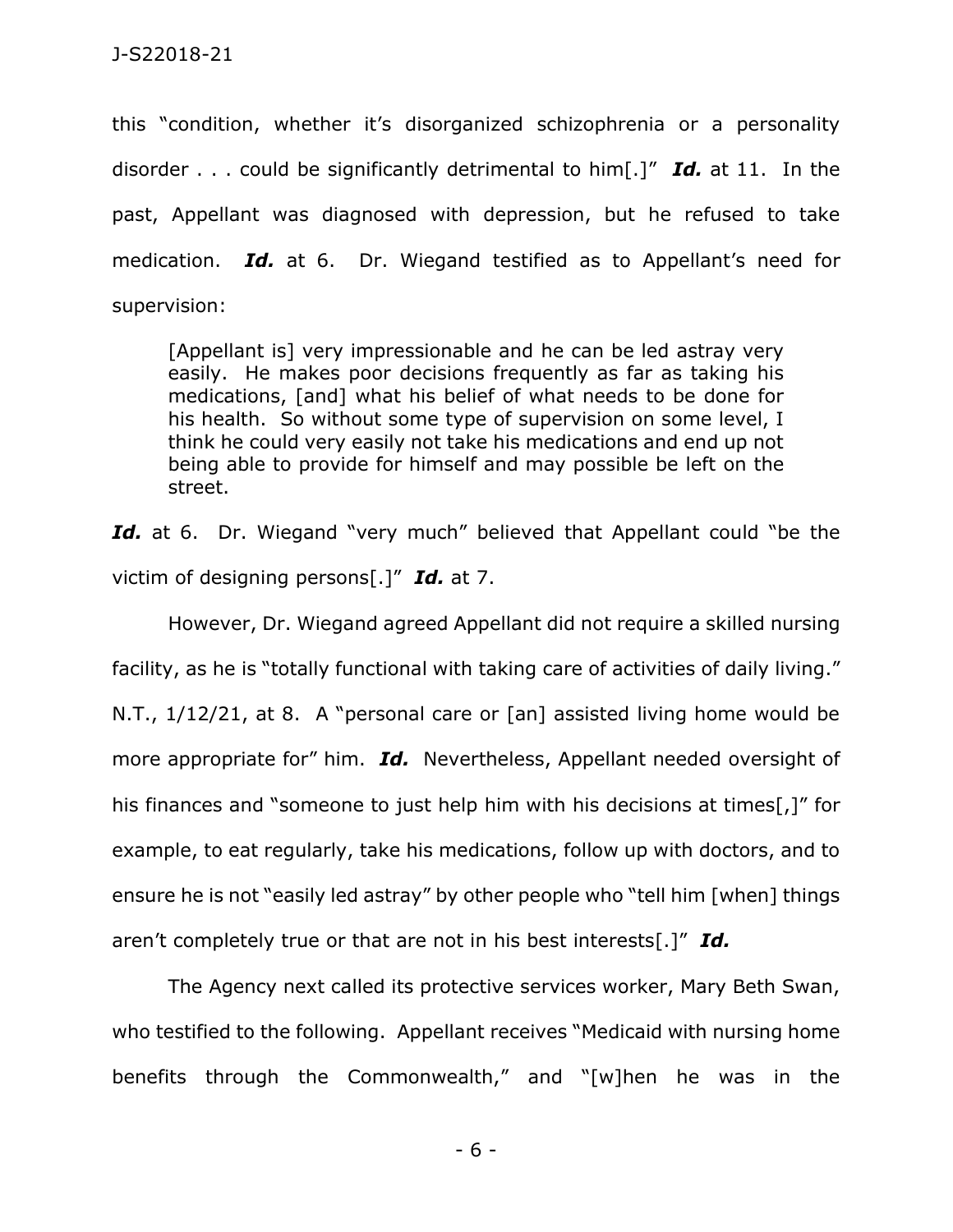community[,]" he received Social Security income of approximately \$1,000 monthly. N.T., 1/12/21, at 15. As emergency guardian, the Agency arranged for new locks at Appellant's home and winterized the home.<sup>5</sup> *Id.* at 13-14. More recently, however, the water was shut off, there may be broken pipes, and someone "living in the home without permission [had] removed all the appliances." *Id.* at 15. There are two vehicles at the property. *Id.* at 14. Ms. Swan compiled the bills for the home, in both his and his deceased wife's names, and "call[ed] to undo any ongoing charges, penalties and fees [and] reduce [future] costs." *Id.* The Agency reviewed two years of Appellant's bank statements and observed "problems of financial management," including "a lot of overdrafts[ and] spending on things that weren't bills[.]" *Id.* at 20.

Ms. Swan agreed, however, that Appellant could live "in a less restrictive setting." N.T., 1/12/21, at 19. She and Appellant had "a very long" meeting with a domiciliary care home, but Appellant declined to move there. *Id.* at 14. The Agency was "prepared to get a level of care assessment for [Appellant] and to discuss with him the . . . options that [are] the least restrictive settings and determine the amount of care he will need[.]" *Id.* at 15. With respect to his wife's abuse, Ms. Swan testified that Appellant both

\_\_\_\_\_\_\_\_\_\_\_\_\_\_\_\_\_\_\_\_\_\_\_\_\_\_\_\_\_\_\_\_\_\_\_\_\_\_\_\_\_\_\_\_

<sup>&</sup>lt;sup>5</sup> The Agency was previously "involved in the home," prior to Appellant's 2019 adjudication of incapacity, when Appellant lived in the home with nine cats and "there were concerns . . . of cat urine [ and ] feces [ and ] a very strong odor of ammonia in the home[.]" N.T., 1/12/21, at 16.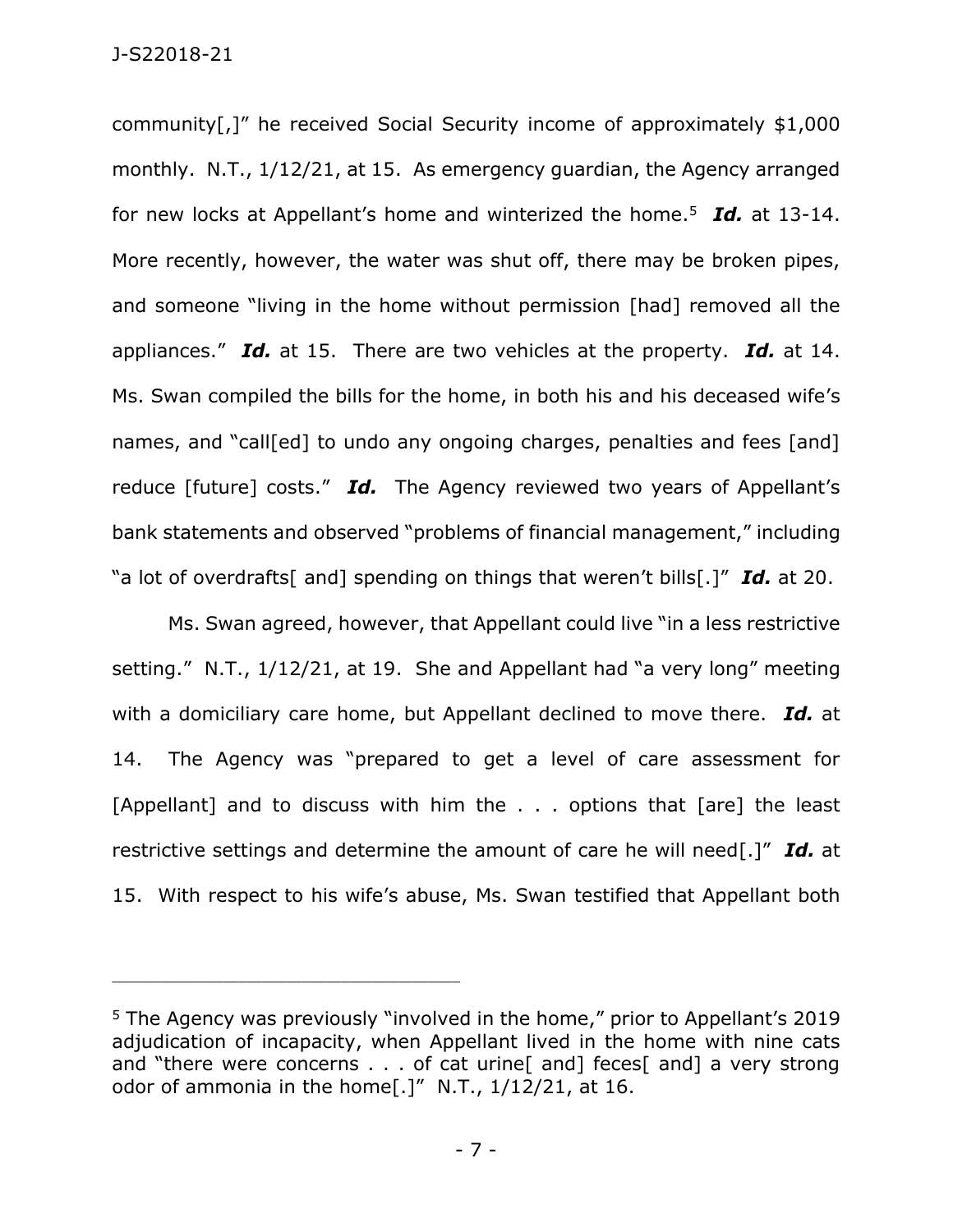"recanted the abuse[,] requesting to move back to be with her, and "reiterated the abuse[.]" N.T.,  $1/12/21$ , at 22.

Appellant also testified. He wished to live in his own apartment and "have the ability to secure help when [he] needed it[.]" N.T.,  $1/12/21$ , at 26. He desired ultimately to return to his home "when it's appropriate[,]" as he understood it was in a significant state of disrepair. *Id.* at 27, 28. When he previously lived at his home, he was within walking distance of his doctor at Southern Huntingdon Medical Center, and for food, he drove "to Lewistown to get bargains at Ollie's and . . . ask[ed] for help at the Orbisonia food bank[.]" Id. at 27. When asked whether he understood the allegations that he could be subjected to "designing persons," Appellant replied as follows:

[Appellant:] Oh, yes. I have lived for a long time and it's always been that way. I lived a lot of rough places.

[Appellant's Counsel:] Do you believe that people can take advantage of you? Do you believe what people tell you without verifying it?

A. Yes, I think it gets to be humorous. I laugh in their face.

*Id.* at 28.

Appellant also presented the report of Dr. Tulak, which was previously attached to Susquehanna's letter requesting review of Appellant's guardianship order. Appellant's Counsel argued that while "[t]his is a tough case[,]" the evidence did not establish "the legal definition of an incapacitated person" — that Appellant could not receive and evaluate information effectively or he was impaired such that he was unable to care for himself.

- 8 -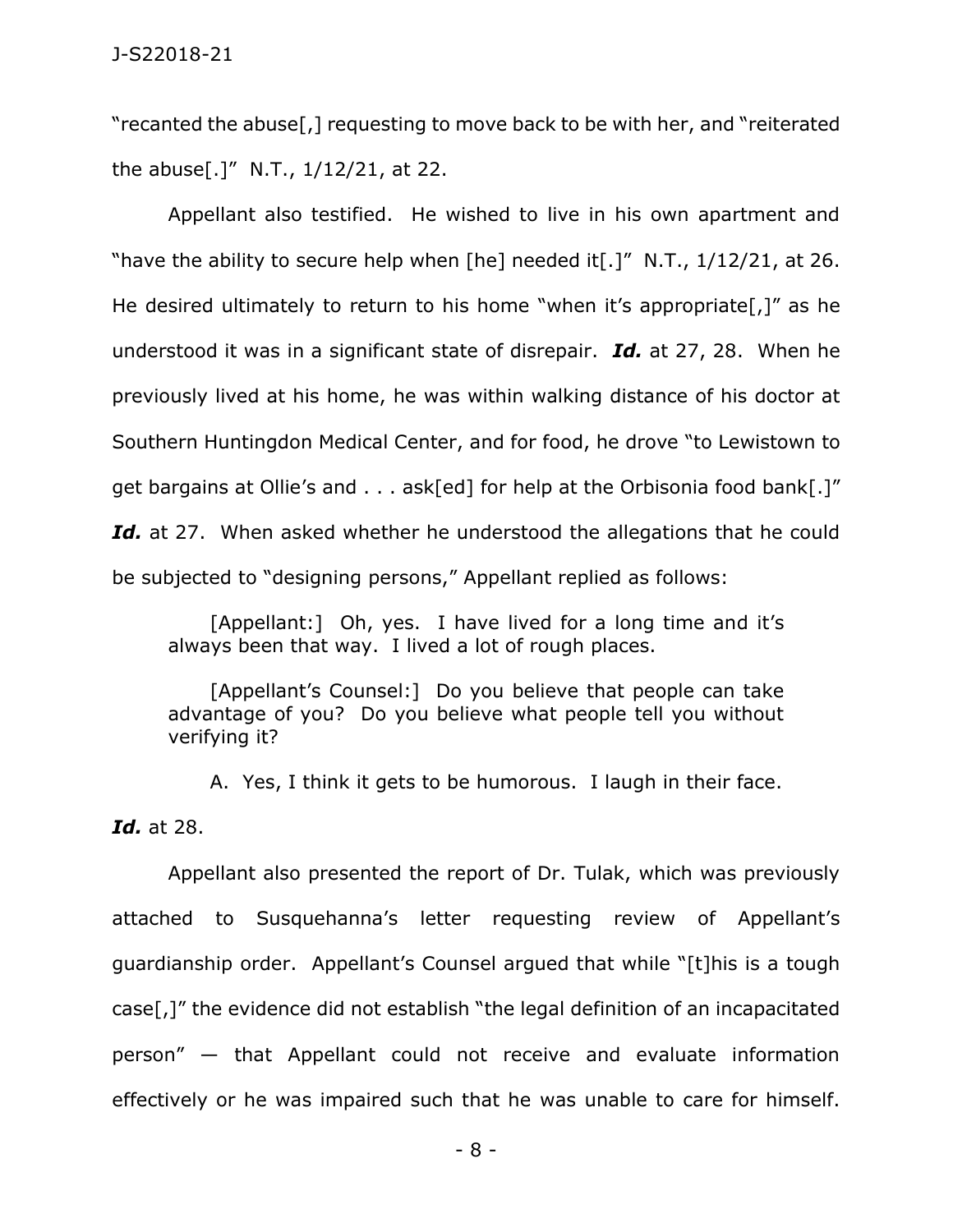N.T., 1/12/21, at 31-32. The Agency responded that Appellant was "in a much better condition today . . . because of the care that's been provided to him in a secure setting." *Id.* at 32-33. The Agency argued the great concern was Appellant's becoming a victim of designing persons, and that if the orphans' court allowed him to live independently, "it's only going to be a short matter of time before someone gets [their] hands on [Appellant] and things go poorly." *Id.* at 33.

One week after the hearing, on January 19, 2021, the orphans' court issued the underlying order, adjudicating Appellant a totally incapacitated person. The order also appointed the Agency as the guardian of Appellant's person and estate. The court noted "this is a very difficult case, because based on the facts, it is a close call as to whether Appellant remains incapacitated." Orphans' Ct. Op., 4/12/21, at 3. Nevertheless, the court credited Dr. Wiegand's testimony that Appellant is "very impressionable and . . . can be led astray very easily," and that "it is [Appellant's] need for . . . support that renders him incapacitated." *Id.*

Appellant filed a timely notice of appeal and complied with the orphans' court order to file a Pa.R.A.P. 1925(b) statement of errors complained of on appeal.

Appellant presents the following issue for our review:

Whether the Trial Court erred in its decision finding [Appellant] a totally incapacitated person and thus appointing a plenary guardian, when the record of the January 12, 2021 hearing does not support the Court's legal conclusions?

- 9 -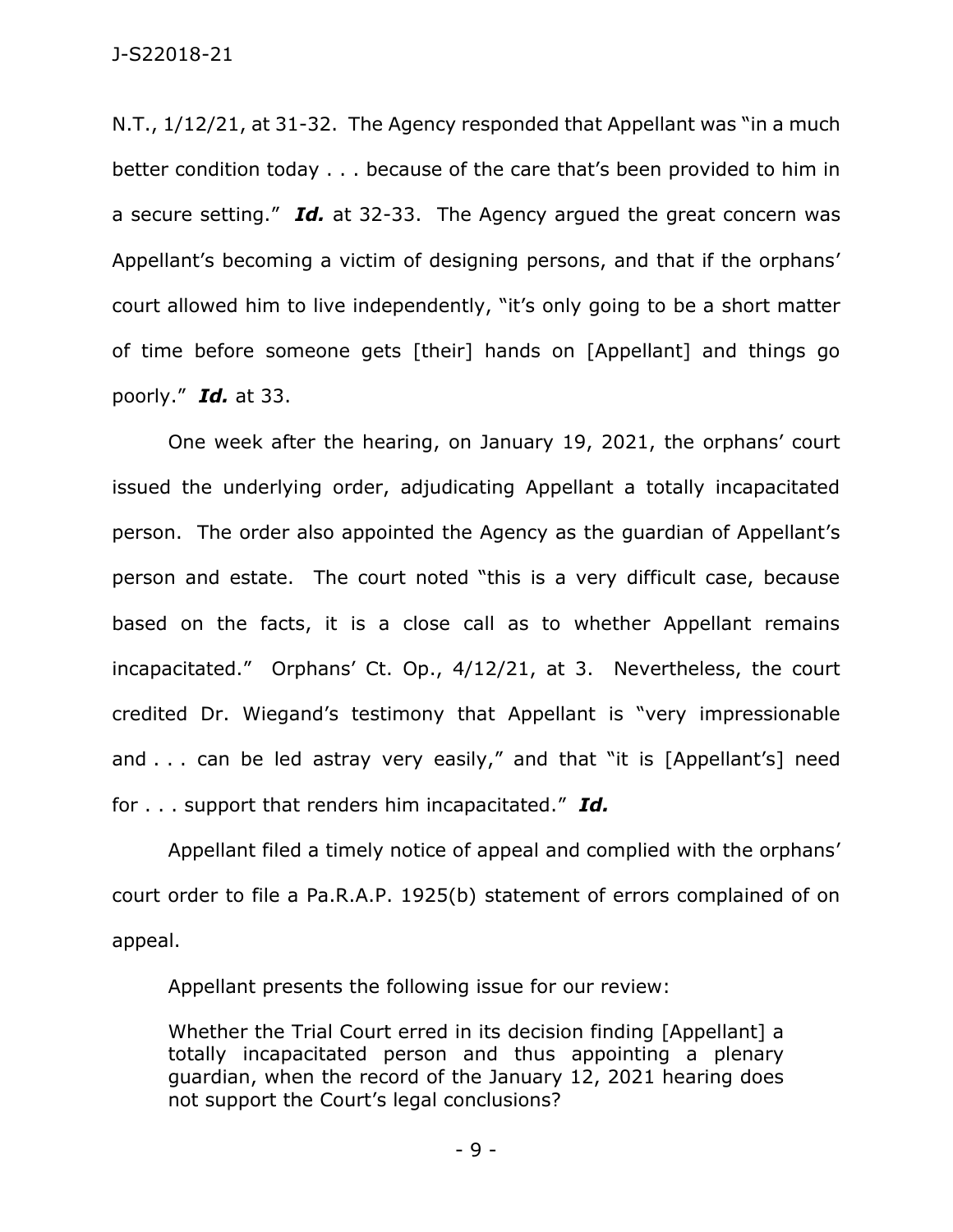Appellant's Brief at 2.

Appellant presents two arguments in claiming the orphans' court erred in adjudicating him to be a totally incapacitated person, which we address *seriatim*. First, Appellant avers the evidence did not establish incapacity. He cites, *inter alia*: (1) Dr. Wiegand's testimony that although he "is impressionable and may make poor decisions, he is nevertheless totally functional in taking care of his 'activities of daily living[;]'" (2) Dr. Hendricks' report, which stated Appellant could live more independently at a personal care home or assisted living facility; (3) Dr. Tulak's report that "none of the standardized tests  $\ldots$  show any impairment[;]" and (4) Appellant's own testimony about "his current living situation," his desire to live in an apartment and "how he would receive medical care and . . . obtain food," and the fact that he has "never been placed in a facility for any conditions." Appellant's Brief at 6-9. Appellant suggests that a **limited** guardian may be appropriate, but "based on the medical evidence, [he] does not meet the threshold of someone who is incapacitated and in need of a Guardian of his Person and Estate." Id. at 10. We conclude no relief is due.

We first consider the standard of review and relevant authority:

Our scope of review in determining whether an individual should be adjudicated incompetent and have a guardian of his estate appointed is well established. The trial court has the sound discretion to determine whether the appointment of a guardian is necessary and this [C]ourt will not reverse absent an abuse of that discretion. "We do not substitute our judgment for that of the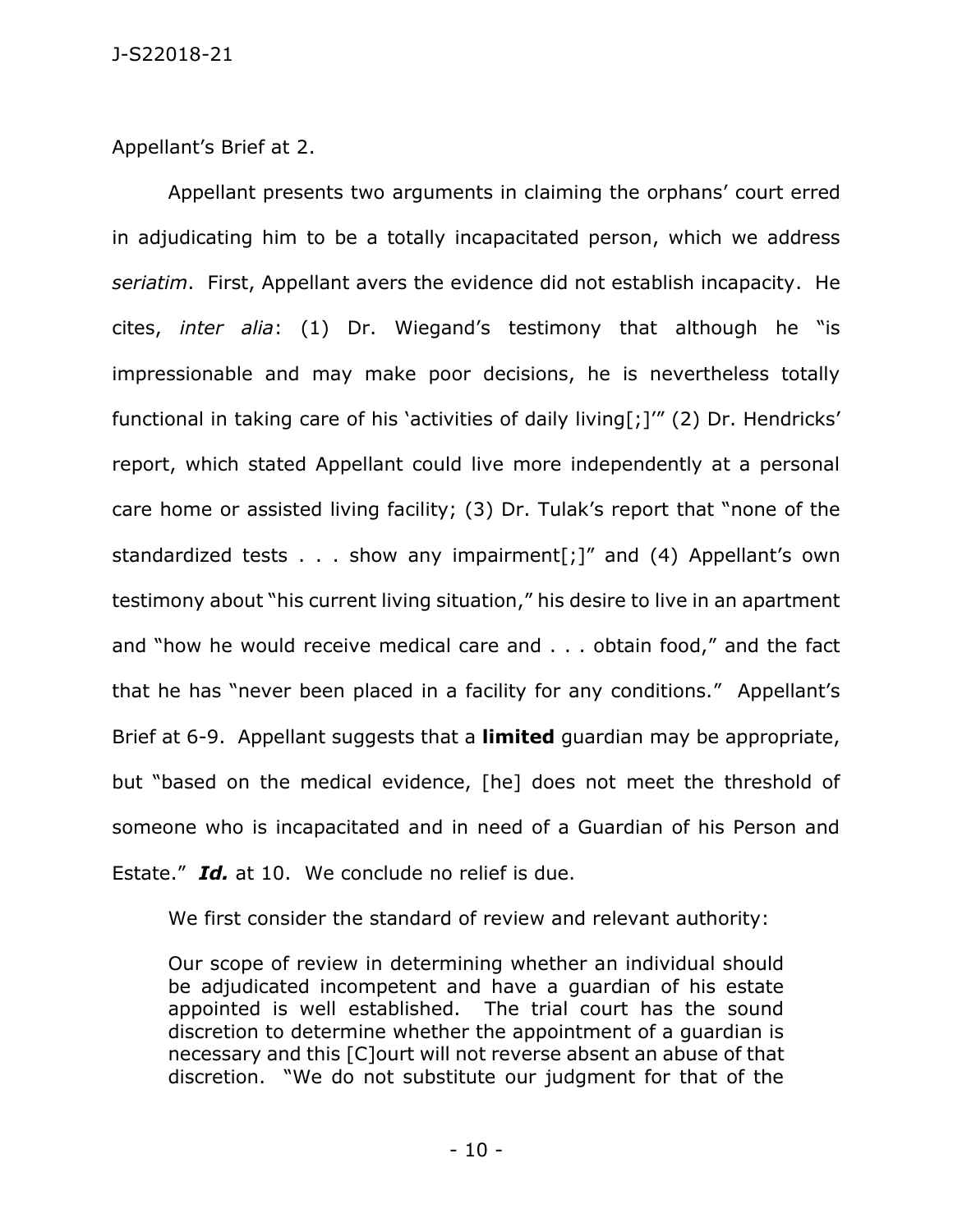court below; even though we, had we been sitting in judgment below, might have reached a contrary result."

## *Smith v. Smith*, 529 A.2d 466, 468 (Pa. Super. 1987) (citations omitted).

"'The credibility of the witnesses and the weight to be given their testimony is in the first instance to be determined by the auditing judge. His [or her] findings of fact, affirmed by the court *en banc*, like those of a jury, are conclusive unless they are unsupportable by the record.'"

*In re Estate of Duran*, 692 A.2d 176, 178 (Pa. Super. 1997) (citations omitted).

Chapter 55 of our Probate, Estates and Fiduciaries Code governs incapacitated persons. Section 5501 defines an "incapacitated person" as "an adult whose ability to receive and evaluate information effectively and communicate decisions in any way is impaired to such a significant extent that he is partially or totally unable to manage his financial resources or to meet essential requirements for his physical health and safety." 20 Pa.C.S. § 5501.

The stated purpose of the Code is, *inter alia*, to

establish[ ] a system which permits incapacitated persons to participate as fully as possible in all decisions which affect them, which assists these persons in meeting the essential requirements for their physical health and safety, protecting their rights, managing their financial resources and developing or regaining their abilities to the maximum extent possible and which accomplishes these objectives through the use of the least restrictive alternative[.]

20 Pa.C.S. § 5502.

An incapacitated person, guardian or any interested party may "petition[ ] the court for a hearing for reason of a significant change in the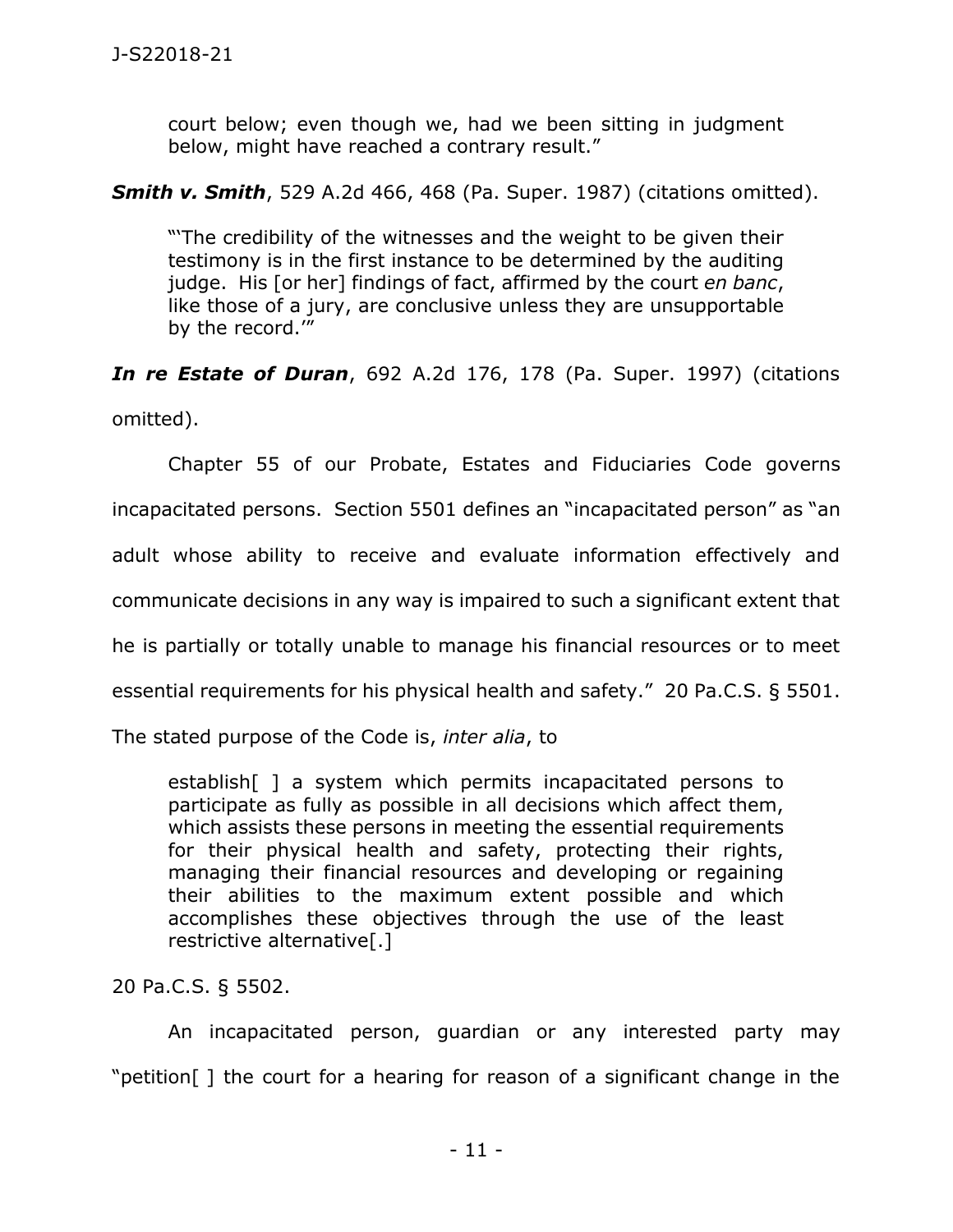person's capacity[ or] a change in the need for guardianship services." 20 Pa.C.S. § 5512.2(a). While the party seeking an initial adjudication of incapacity bears the burden of proving incapacity under a clear and convincing standard, an incapacitated person "has the burden of establishing that he has regained capacity . . . by a fair preponderance of the evidence." *In re Navarra*, 185 A.3d 342, 356 (Pa. Super. 2018) (citation and footnote omitted). "[I]t is certainly possible that an [incapacitated person] may be unable to manage his estate and, yet, be capable of making reasonable choices concerning his personal life." *Berry v. Berry*, 197 A.3d 788, 798 (Pa. Super. 2018) (citation omitted).

We construe Appellant's arguments to be a challenge to the weight of the evidence supporting the finding of incapacity. As stated above, the court found "this is a very difficult case" and "a close call as to whether Appellant remains incapacitated." Orphans' Ct. Op. at 3. Here, the orphans' court considered all of the evidence that Appellant now relies upon on appeal — that he is capable of performing daily life activities and does not require a skilled nursing facility. However, we emphasize, the court thoughtfully reviewed this evidence against the testimony and reports that Appellant was also impressionable and could easily be victimized by designing persons. *See id.* at 3-4 (citing Dr. Wiegand's testimony that Appellant is "very impressionable and . . . can be led astray very easily" and Dr. Hendrick's report that Appellant's insight "appears limited and his judgment mixed[,]" and he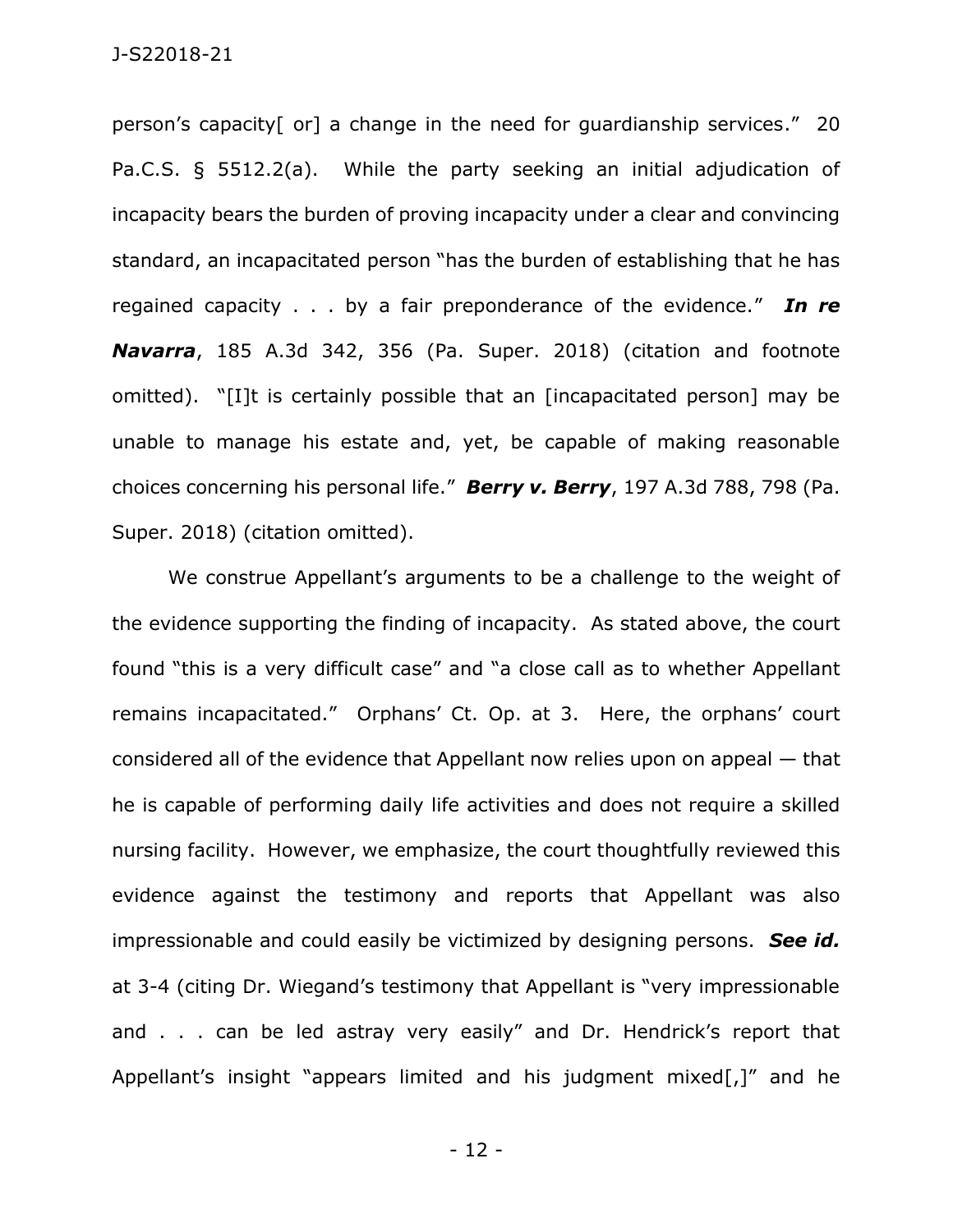"appear[s] to be someone who could easily be quite vulnerable to be taken advantage of").

The court observed, as the Agency acknowledged, that Appellant, now 72 years old, "has made substantial progress in regard to both his physical and medical condition since the initial [October 2019] decree finding incapacity[,] and there is substantial evidence showing that, **with appropriate support**, he can live very independently." Orphans' Ct. Op. at 3 (emphasis added); *see also* N.T., 1/12/21, at 32. The court then concluded "it is the need for such support that renders [Appellant] incapacitated." Orphans' Ct. Op. at 3.

[I]t is clear that Appellant's significant improvement in terms of independence is due to the support and guidance he has received, and that such guidance and support will need to continue in order for him to maintain that level of independence. All of the people involved in his care who testified at the review hearing (or provided reports regarding such care . . . ) agreed that without a plenary guardian[,] Appellant is highly likely to be taken advantage of and to wind up homeless.

[W]hile he is blameless for being victimized by his wife, the extended period of abuse that Appellant suffered at her hands, and his later [recantation of the abuse] show that [he] is at high risk for being victimized by other parties in the future. . . .

*Id.* at 4-5 (paragraph break added and footnote omitted).

We conclude the orphans' court did not abuse its discretion in weighing

the evidence, which we note was generally not disputed. *See Smith*, 529

A.2d at 468. We defer to the court's findings of credibility and the weight to

be given the testimony and reports. *See Estate of Duran*, 692 A.2d at 178.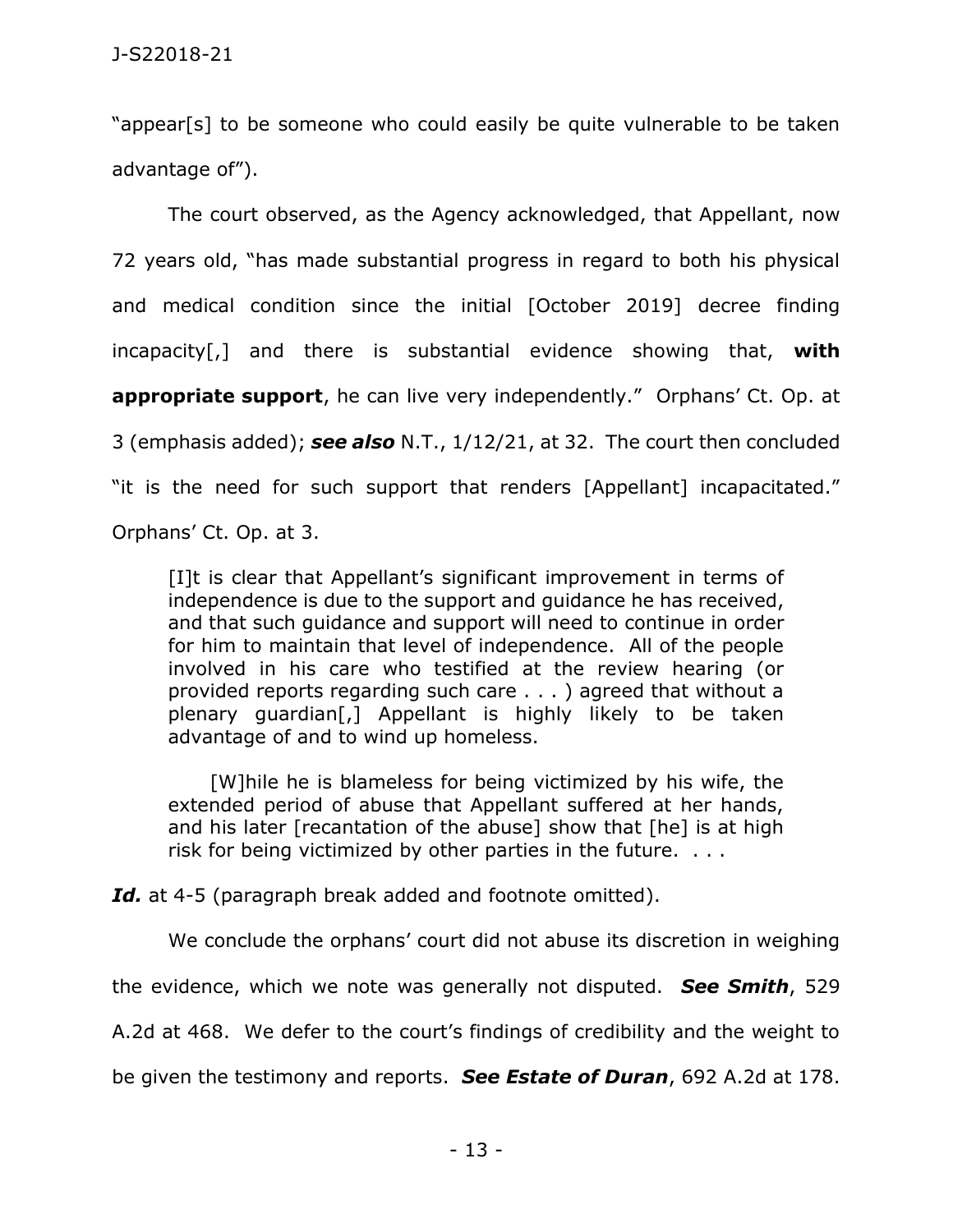We also consider Drs. Wiegand and Hendrick and Ms. Swan's unanimous agreement that Appellant should be moved to a less restrictive setting, and the Agency's desire to "get a level of care assessment for [Appellant] and to discuss with him the . . . least restrictive settings and the . . . amount of care he will need[.]" *See* N.T., 1/12/21, at 7, 15, 19. This is consistent with the Code's purpose of accomplishing its "objectives through the use of the least restrictive alternative[.]" *See* 20 Pa.C.S. § 5502.

Next, Appellant avers the orphans' court failed to "adequately explain the nature and condition of [his] disability which impairs his ability to make and communicate decisions<sup>[,]"</sup> or to "indicate the extent of [his] capacity to make and communicate decisions[,]" as required by Section 5512.1 of the Probates, Estates and Fiduciaries Code. Appellant's Brief at 11. Appellant also contends the court failed to "detail[ ]" his need for quardianship or "adequately explain the type of guardianship that would be appropriate for him." *Id.* We disagree.

Section 5512.1(a) provides:

. . . In all cases, the court shall consider and make specific findings of fact concerning:

(1) The nature of any condition or disability which impairs the individual's capacity to make and communicate decisions.

(2) The extent of the individual's capacity to make and communicate decisions.

(3) The need for guardianship services, if any, in light of such factors as the availability of family, friends and other supports to assist the individual in making decisions and in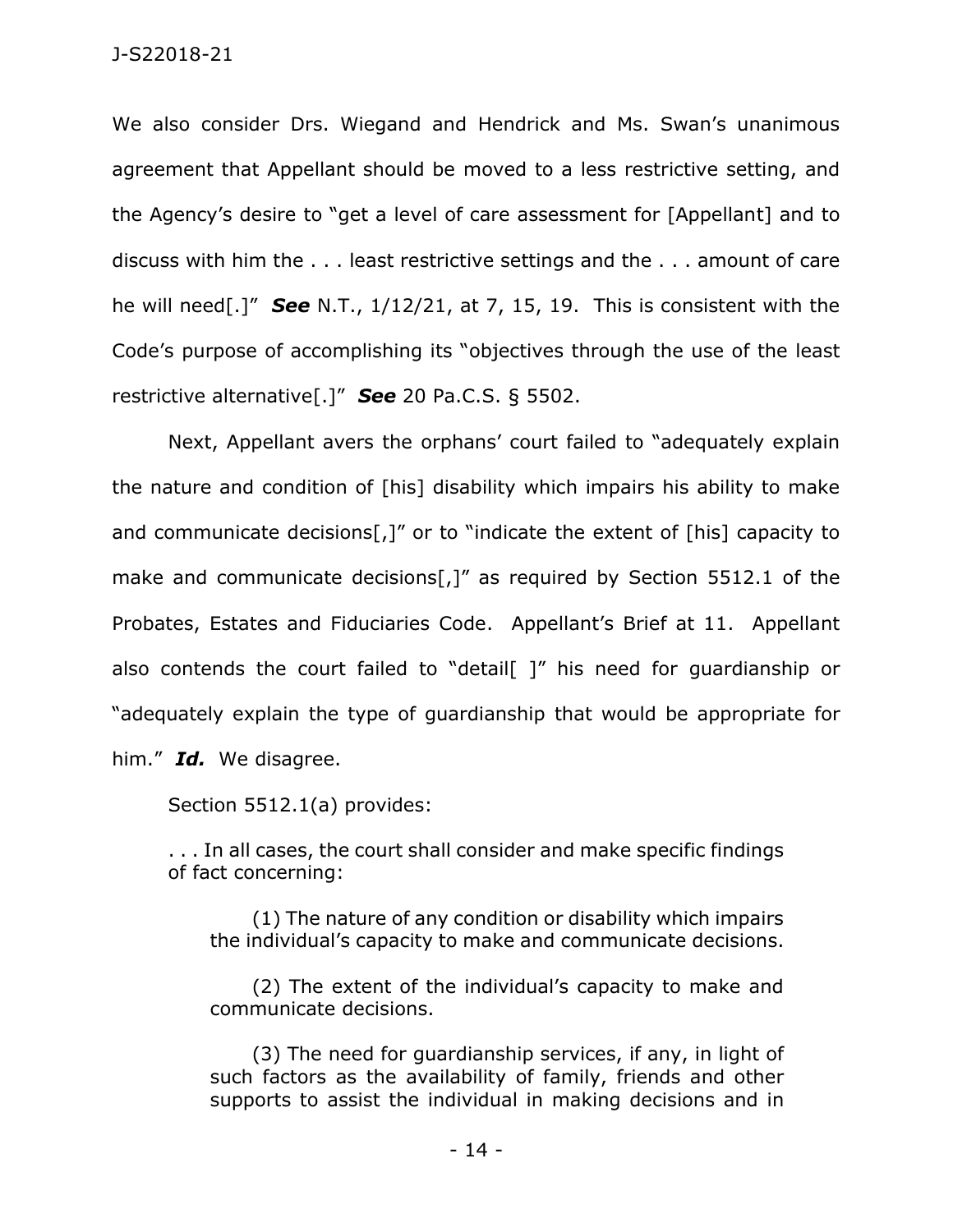light of the existence, if any, of advance directives such as durable powers of attorney or trusts.

(4) The type of guardian, limited or plenary, of the person or estate needed based on the nature of any condition or disability and the capacity to make and communicate decisions.

(5) The duration of the guardianship.

(6) The court shall prefer limited guardianship.

20 Pa.C.S. § 5512.1(a)(1)-(6).

We disagree with Appellant's summation that the orphans' court failed to adequately set forth analysis of the above factors. At the hearing, the court asked Dr. Wiegand that regardless of whether Appellant suffered from disorganized schizophrenia or merely a personality disorder, would the underlying conduct or condition "be significantly detrimental to him." N.T., 1/12/21, at 11. Dr. Wiegand replied in the affirmative. *Id.* Additionally, we incorporate our above discussion of the court's opinion, and conclude the court clearly stated its findings with respect to the bases for Appellant's incapacity and his need for supervision or guidance. *See* Orphans' Ct. Op. at 3-5.

For the foregoing reasons, we affirm the January 19, 2021, order of the orphans' court adjudicating Appellant to be a totally incapacitated person and appointing the Agency as guardian of his person and estate.

Order affirmed.